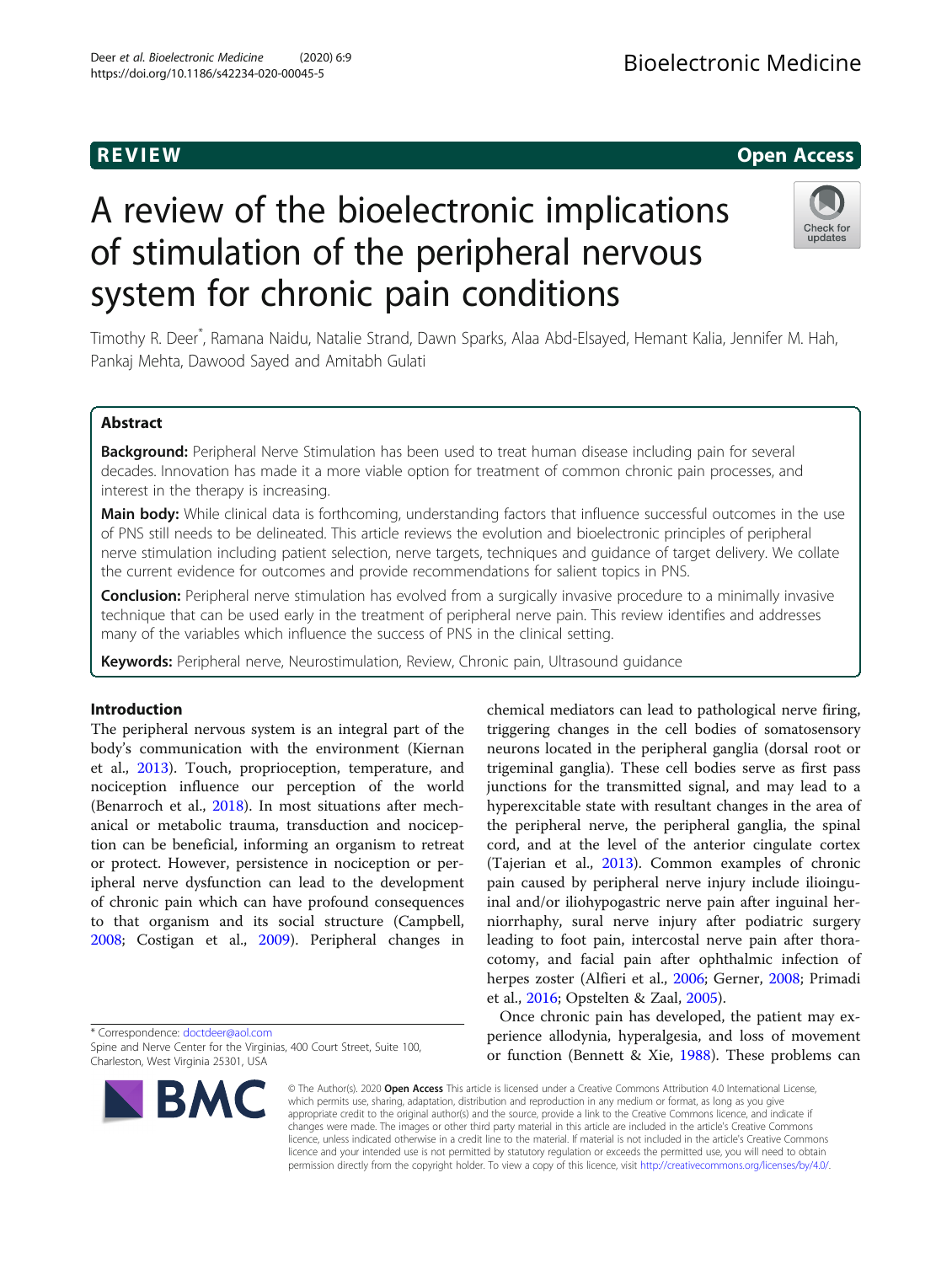lead to suffering and disability, which is a major economic burden to both the patient and the healthcare community (Breivik et al., [2006;](#page-10-0) Duenas et al., [2016\)](#page-11-0). It is estimated that up to 10 % of those impacted by chronic pain may have an origin related to peripheral nerve pathology (Breivik et al., [2006\)](#page-10-0). The diagnosis is made by pain in the distribution of the peripheral nerve, based on both history and examination. Imaging, such as MRI or ultrasound along with diagnostic tests, such as electromyelogram or nerve conduction studies are often used to aid in diagnosis (Rangavajla et al., [2014](#page-11-0); Aminoff, [2004](#page-10-0)). The interventional pain physician may also do diagnostic peripheral nerve blocks using local anesthetic(s) to aid in diagnosis (Bates et al., [2019](#page-10-0)).

Treatment options for peripheral nerve injury include: physical therapy, oral medications, ablative therapies (e.g. thermal or chemical) and neurostimulation (Bates et al., [2019](#page-10-0)). If patients do not significantly improve with conservative therapies, PNS is a viable nerve treatment option to treat pain secondary to peripheral nerve injury (Van Buyten et al., [2015](#page-12-0); Nagel et al., [2014;](#page-11-0) Pereira & Aziz, [2014\)](#page-11-0). However, for PNS to be successful, understanding of outcomes is not sufficient. Thus, in this review we discuss the principles that govern successful outcomes for PNS. These principles include understanding the usefulness of a trial prior to an implant, optimal stimulation parameters, appropriate image guidance for optimal lead placement, and specific neural targets which have evidence for success. PNS is considered a low risk procedure, but also has a lower threshold for efficacy, based on limited high evidence studies (Deer et al., [2016](#page-11-0)).

# Historical context

PNS was first used in Philadelphia, Pennsylvania 60 years ago to treat pain in the head and neck (Shelden, [1966](#page-12-0)). The original approach described by Wall and Sweet was an open approach where the surgeon dissected the tissue to visualize the nerve and apply the lead (Long, [1977](#page-11-0)). This approach was modified and involved placing a transposed fascial graft between the nerve and lead, though fell out of favor due to the complexity of the surgery and adverse effects (Law et al., [1980](#page-11-0)). This procedure fundamentally changed in 1999, when Weiner described using percutaneous leads originally designed for the spinal cord to treat occipital nerve-induced headaches (Weiner & Reed, [1999\)](#page-12-0). Eventually, a randomized multicenter prospective study was performed to access efficacy and safety of PNS for the migraine indication (Saper et al., [2011](#page-12-0)). Unfortunately, this potential landmark study failed to meet the primary end point and brought attention to major adverse events such as lead erosion and lead migration (Saper et al., [2011](#page-12-0)).

The first clinical study to discuss a device strictly designed to stimulate a peripheral nerve was published by Deer and colleagues as an Investigational Device Exemption (IDE) study on peripheral nerve pain (Deer et al., [2016](#page-11-0)). This device, the Stimrouter (Bioness, Valencia, California), obtained Food and Drug Administration (FDA) approval for PNS in the trunk and limbs. The differentiating feature was a small implantable tined lead, with a pickup contact that would be used with an external peripheral nerve generator (Pereira & Aziz, [2014](#page-11-0)). In the past decade, additional innovation has led to miniaturization of technology, education, improvement in placement based on imaging, and additional studies on efficacy and safety (Mansfield & Desai, [2020](#page-11-0); Tubbs et al., [2015](#page-12-0); Shaw et al., [2016\)](#page-12-0).

# Potential mechanisms of peripheral nerve stimulation

PNS is the application of an electric field to a nerve or group of nerves including and/or distal to the dorsal root or trigeminal ganglion (Abejon & Perez-Cajaraville, [2011](#page-10-0)). Known as the gate control theory, peripheral nerve fibers, including A-alpha, A-beta, A-gamma, Adelta, various B and C fibers, are modulated when an electric field is applied (Melzack & Wall, [1965](#page-11-0)). The theory suggests that the paresthesia is elicited by an activation of the A-beta fibers which in turn activate the inhibitory interneurons and inhibit the C fibers from carrying afferent nociceptive input. In 1984, Chung et al., provided basic science research using a primate model substantiating this theory (Chung et al., [1984](#page-10-0)). This afferent inhibition has been the theoretical foundation in peripheral nerve stimulation.

In 2004, additional work by Chae et al. demonstrated that positive efferent stimulation could have an impact on pain perception in human subjects, improving pain and function (Chae et al., [2005;](#page-10-0) Qiu et al., [2019\)](#page-11-0). This work also supports that PNS may affect the local concentration of biological mediators in the peripheral nervous system target. Chronic pain arising from the peripheral nerve increases the local concentration of mediators such as endorphins and prostaglandins, which leads to increases in blood flow. PNS may have a direct effect on reducing this increased concentration of bioinflammatory mediators, blood flow and pain transmission (Papuc & Rejdak, [2013\)](#page-11-0).

In addition to the peripheral mechanisms discussed here, there are additional theories suggesting there may be spinal or central neural pathways that lead to changes in the pain pathways (Vartiainen et al., [2009;](#page-12-0) Flor, [2002](#page-11-0)). Further human studies are needed to authenticate the potential mechanisms. fMRI research in animal models has revealed that the prefrontal cortex and limbic system change in their metabolism and scale after stimulation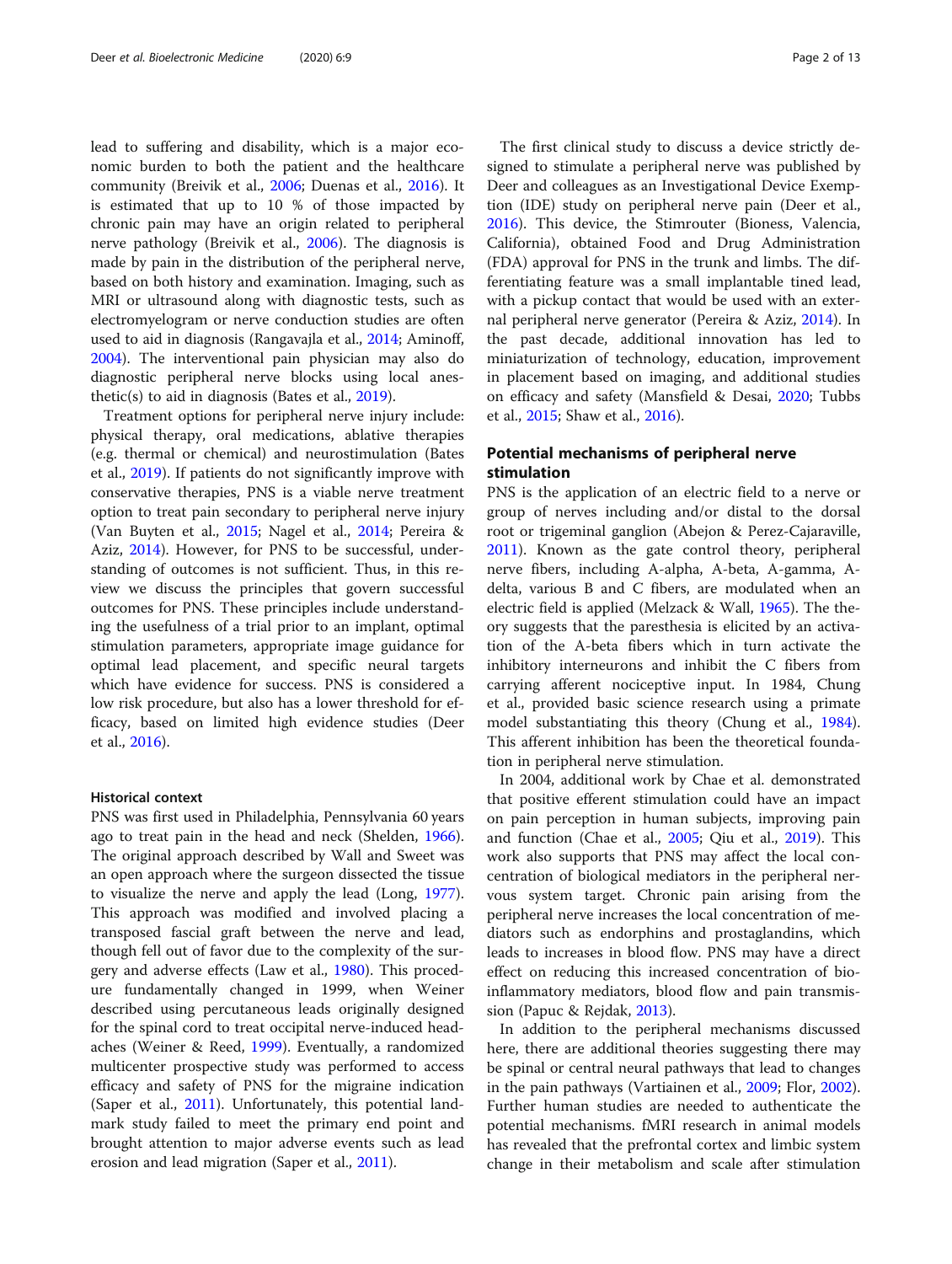of peripheral nerves (Long, [1977](#page-11-0); Weiner & Reed, [1999](#page-12-0); Saper et al., [2011\)](#page-12-0).

Electrical programming variables, such as choice in frequency, pulse width and intensity, have evolved over time. In general, low frequency tonic stimulation to activate either motor or sensory fibers, has been the standard for PNS waveform selection. Recently, higher frequencies (1 to 10 KHz) and novel waveforms, burst therapy, have influenced the spinal cord in unique ways (Amirdelfan et al., [2018](#page-10-0); North et al., [2016](#page-11-0); Manning et al., [2019\)](#page-11-0). Novel high frequencies have been applied to PNS resulting in a blockade of nerve conduction using 10Khz frequency (Gilmore et al., [2019b\)](#page-11-0).

While significant animal and computer modelling work has been done in the field of PNS, the bioelectronic principles to govern PNS waveform choices clinically are in its infancy. Once implanted in a patient, PNS systems are typically used to stimulate sensory nerve fibers, such as the tibial nerve. Interestingly, the use of PNS on the tibial nerve may result in treatments for sensory pain relief of the pelvis and foot, motor dysfunction, and in some settings for bladder dysfunction (van Balken et al., [2003](#page-12-0); de Wall & Heesakkers, [2017\)](#page-10-0). These results are not fully understood. Furthermore, optimal parameters to maximize the potential of PNS is still being defined in the clinical setting. Stimulation effects on a nerve are impacted by distance from the stimulator to the nerve, the impedance of the tissue, and the quality and consistency of the current delivery. Lead shape, consistency of the signal, and electrical field produced by the PNS system may result in unique and different effect on nerves, even if stimulation parameters are similar (Frahm et al., [2016;](#page-11-0) Morch et al., [2014\)](#page-11-0). In the end, these bioelectronic effects on nerves are only beginning to be elucidated.

# Targets for peripheral nerve stimulation Neural targets for headaches and facial pain

The greater and lesser occipital nerves, which are branches of the C2 and C3 nerve roots, have long been a target for treatment of certain headache disorders, chronic post-traumatic pain and occipital neuralgia (Slavin et al., [2019\)](#page-12-0). The occipital nerves innervate the skin overlying the occiput, and have their axons originating in the trigeminocervical complex. Stimulation of these nerves may result in treatment of headache disorders (Bartsch & Goadsby, [2003](#page-10-0)). Stimulation of the greater, the lesser, and the third occipital nerve with lead placement above and/or below the nuchal line may potentially stimulate one or all three of the occipital nerves (Hayek et al., [2009\)](#page-11-0).

Similarly, supraorbital and infraorbital nerves may be targeted with stimulation techniques (Antony et al., [2019](#page-10-0)). The supraorbital nerve has a lateral branch, which provides sensory innervation to the skin of the forehead, and a medial branch, which innervates the nose, medial part of the upper eyelid, and medial forehead (Deer et al., [2016;](#page-11-0) Chung et al., [1984;](#page-10-0) Chae et al., [2005](#page-10-0); Qiu et al., [2019](#page-11-0); Papuc & Rejdak, [2013](#page-11-0)). The infraorbital nerve is a terminal branch of the maxillary nerve and has a sizable area of innervation. This includes sensation to the lower eyelid, the lateral nose, and the upper lip. Current literature supporting the use PNS for these nerves is limited to case series and low level evidence (Antony et al., [2019\)](#page-10-0).

#### Targets for neuropathies of the upper extremities

Mono-neuropathic pain syndromes of the upper extremity are potential targets for PNS. Common causes of nerve pathology include trauma and post-surgical nerve compression. The ulnar, median, and radial nerve can all be targets for PNS, but it may be technically difficult to place PNS leads due to proximity to the elbow and wrist (Arias-Buria et al., [2019\)](#page-10-0). Ultrasound guidance is particularly helpful in mapping out lead placement and power source placement for the distal upper extremity (Huntoon et al., [2008](#page-11-0)).

The presence of shoulder pain is common in clinical practice and occurs from a variety of pathologies including osteoarthritis, trauma, post-surgical pain, and poststroke pain. The axillary nerve may be stimulated to improve lateral shoulder pain and motor functional abnormalities, while the suprascapular nerve may be stimulated to improve glenohumeral joint pain and motor pathology of the supra and infraspinatus muscles. The suprascapular nerve can be modulated in the suprascapular notch above the scapular spine to target pain arising from the shoulder joint or from below the notch coming in from a lateral to medial approach (Gofeld & Agur, [2018](#page-11-0)). Ultrasound guidance has typically been used to identify the suprascapular notch and visualize, and thereby stimulate, the suprascapular nerve and artery, with evidence of efficacy the post-surgical setting. Fluoroscopic guidance may assist in optimal stimulator placement (Kurt et al., [2016\)](#page-11-0). Similarly, the axillary nerve can be modulated by placing a PNS electrode near the nerve either at the quadrangular space or at the surgical neck of the where the nerve and circumflex humeral artery are visualized (Wilson et al., [2018](#page-12-0)). Research in shoulder pain is a topic of critical interest, and data is improving for both post stroke and degenerative shoulder disease (Mansfield & Desai, [2020](#page-11-0)).

# Neural targets for lower extremity neuralgias

When targeted either individually or in conjunction, neuromodulation of the femoral and sciatic nerves has resulted in significant improvement in patients suffering from phantom and residual limb pain after amputation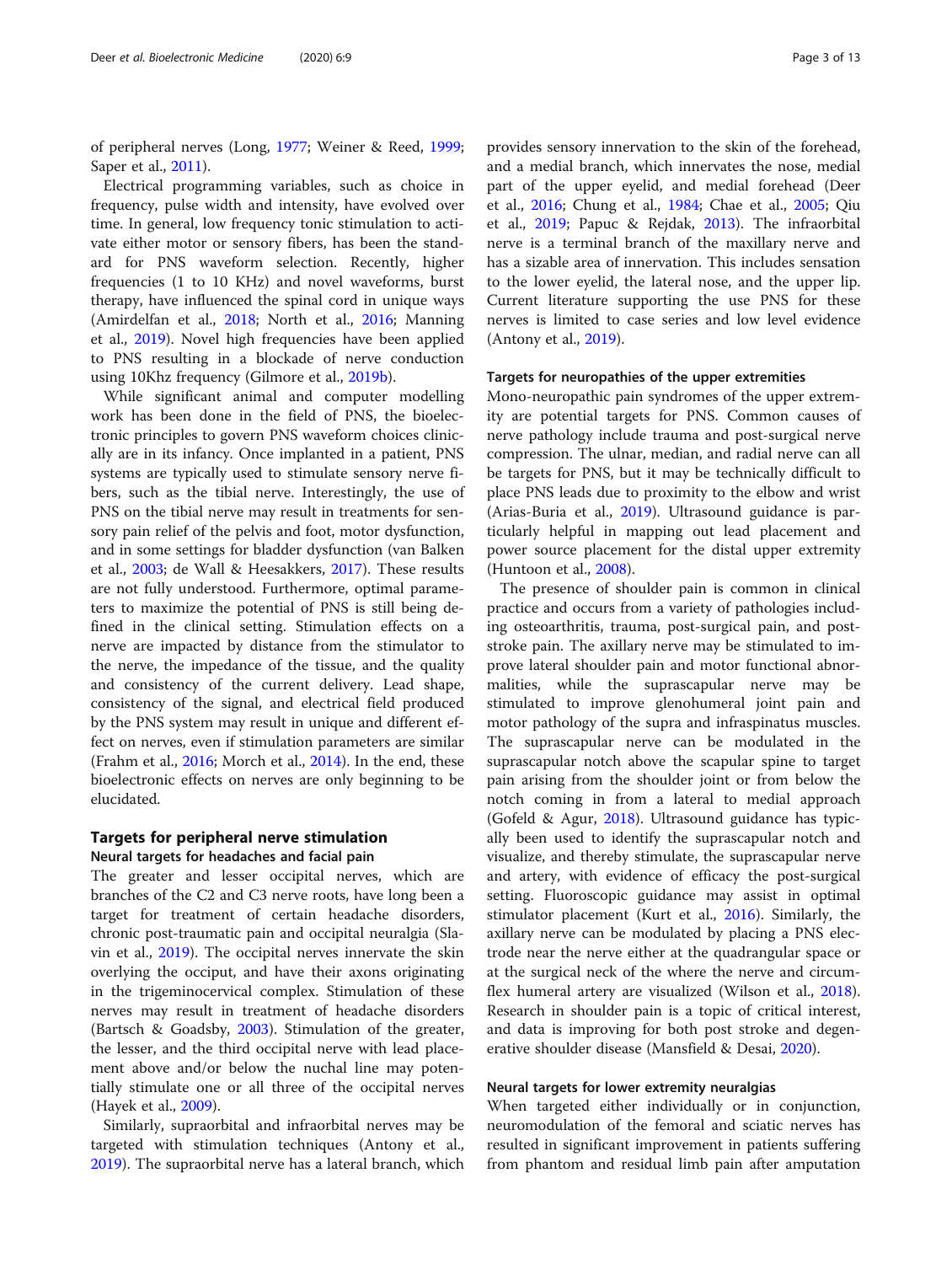(Gilmore et al., [2019a\)](#page-11-0). PNS of the femoral nerve has resulted in treatment of post-operative pain relief after knee surgery (Ilfeld et al., [2019\)](#page-11-0). Targeting the sciatic nerve independently for phantom limb pain has been an established therapy (Rauck et al., [2014\)](#page-11-0). An interesting finding from Rauck et al. was determining the optimal distance the stimulating device is from the sciatic nerve. Optimal stimulation may occur 1 to 1.5 cm away from the sciatic nerve, which contradicts earlier techniques which place the stimulating leads next to a nerve.

Some interesting targets have emerged from work in this field. Finch et al. describe various lower extremity targets, including the sacral S1 nerve root using a novel 10 KHz waveform for pain relief (Finch et al., [2019\)](#page-11-0). The tibial nerve has become a unique target because it is part of the craniosacral autonomic parasympathetic nervous system, and has both motor and sensory function. Lead placement is typically parallel to the nerve with the pulse generator or battery source on the calf. Current evidence may support PNS of the tibial nerve as a treatment option of overactive bladder (de Wall & Heesakkers, [2017](#page-10-0); Staskin et al., [2012](#page-12-0)). A similar case may be made for stimulation of the saphenous nerve. Initial reports for the saphenous nerve target for overactive bladder may make PNS a useful modality in the future (MacDiarmid et al., [2018](#page-11-0)).

## Novel neural targets targeting the abdominopelvic wall

Common peripheral nerve targets for chronic inguinal or groin pain, the ilio-inguinal, genito-femoral and iliohypogastric nerves, are easily localized with ultrasound guidance and may be potential targets for peripheral nerve stimulation (Tubbs et al., [2015\)](#page-12-0). Post-operative pain is the most common cause of inguinal, iliohypogastric and genitofemoral nerve pain, usually resulting from herniorrhaphy, hysterectomy, or iliac bone graft (Bouche, [2013](#page-10-0)). Surgical implantation of PNS systems has resulted in improvement for patients suffering from these ailments (Shaw et al., [2016](#page-12-0)). Whereas surgery may be a possible technique to identify these set of nerves, ultrasound guided procedures may be preferable to both physicians and patients. Elahi et al. describe a technique placing 2 eight contact electrodes in eight patients resulting in significant pain relief in a small cohort of patients (Elahi et al., [2015\)](#page-11-0).

# Guidance methods for lead placement

Guidance methods for lead placement have changed with the evolution of PNS over time. As mentioned previously, direct cutdown to the nerve was used in the 1960s to facilitate placement of a paddle or percutaneous lead in close proximity to the target nerve under direct visualization (Costigan et al., [2009\)](#page-10-0). Open lead implantation had several disadvantages including significant

postoperative pain and scar tissue buildup (Costigan et al., [2009](#page-10-0)).

Guidance for peripheral nerve blockade has evolved providing several modalities to facilitate minimally invasive percutaneous approaches to lead placement for PNS. The PNS lead, consisting of a single or multiple electrodes, is implanted in close proximity to a target peripheral nerve in the perifascial plane without the need for a large surgical incision (Costigan et al., [2009](#page-10-0); Saper et al., [2011](#page-12-0)). The battery source used to stimulate the lead is either implanted or remains external (Costigan et al., [2009](#page-10-0); Tajerian et al., [2013\)](#page-12-0). Confirmation of optimal peripheral nerve localization should occur through nerve stimulation with a goal of having the lead be parallel to the nerve (Breivik et al., [2006](#page-10-0)).

Traditional landmark-based techniques fail to account for anatomic variation which frequently occurs in the course of peripheral nerves. This is of particular concern in individuals with peripheral nerve injury resulting from an operation. As a result, normal anatomic landmarks may no longer indicate the location of peripheral nerves. Nonetheless, anatomic landmarks can facilitate peripheral nerve localization by providing a starting point for further identification. In the case of chronic neuropathic post-amputation pain, the femoral nerve is typically identified 1 to 2 cm distal to the inguinal crease and the sciatic nerve is typically identified by palpating the greater trochanter and ischial tuberosity as landmarks (Breivik et al., [2006\)](#page-10-0). When lead placement requires superficial placement, as in the case of craniofacial stimulation, the use of external landmarks facilitates lead placement.

The use of fluoroscopic guidance for PNS lead placement has been described for a number of targets (Long, [1977](#page-11-0); Deer et al., [2014](#page-11-0)). Fluoroscopic guidance allows for visualization of bony landmarks in the vicinity of the target nerve. The PNS lead can be advanced under intermittent visualization and adjusted as needed with clear documentation of final placement. Compared to ultrasound guidance, fluoroscopy does not allow for visualization of vascular structures or the nerve target itself. Further research is needed to determine the comparative effectiveness and safety of the various imageguided techniques.

Imaging modalities are often combined during PNS lead placement (Weiner & Reed, [1999\)](#page-12-0). For instance, fluoroscopic guidance can be used to initially identify a target lumbar level for stimulation of a lumbar medial branch, with subsequent use of ultrasound guidance for PNS lead placement. Then, fluoroscopy can be used for confirmation of final lead placement at the target lumbar level. A similar sequence of imaging modalities can also be used to identify a target intercostal space for stimulation of a given intercostal nerve via fluoroscopy, with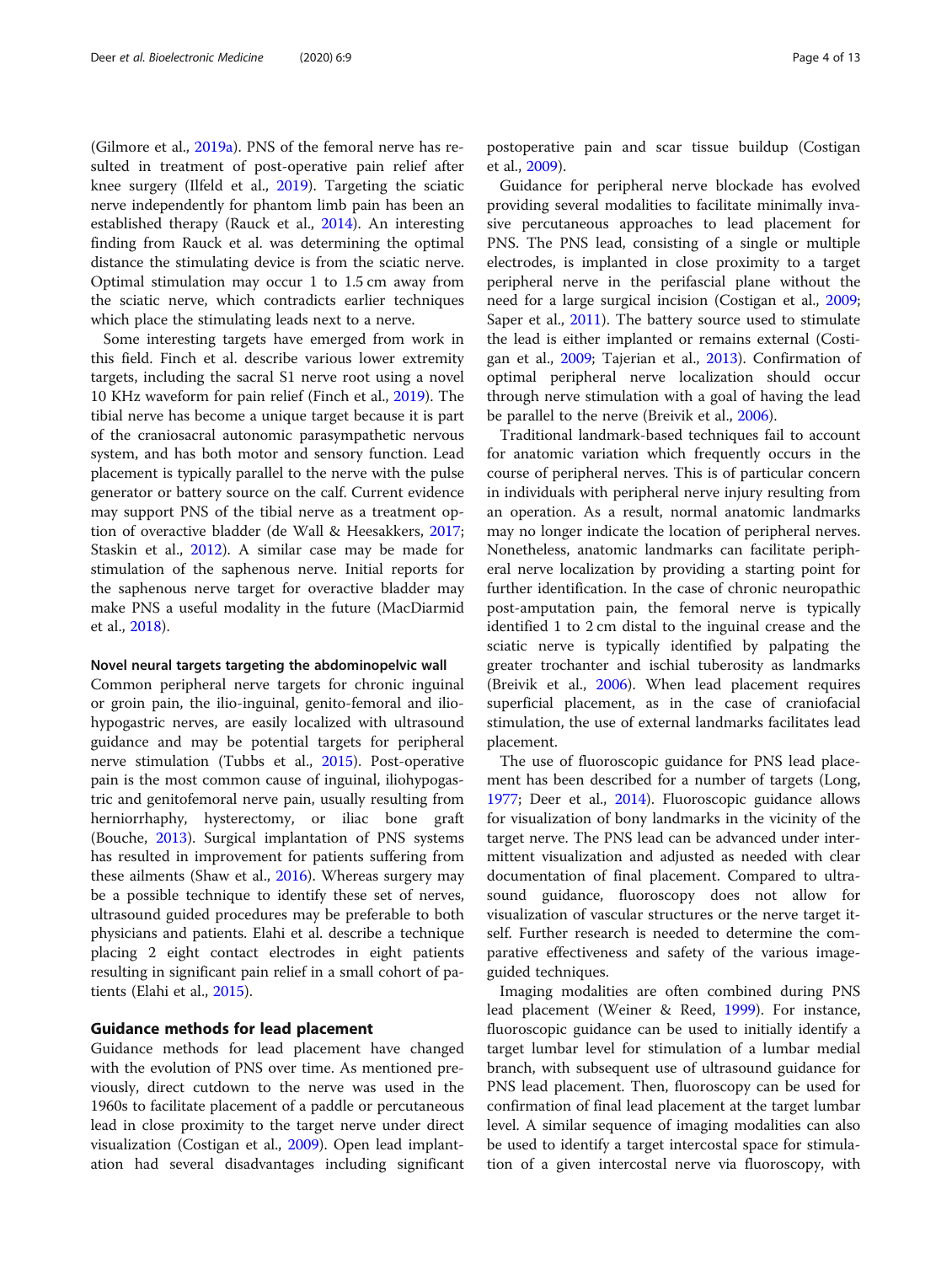PNS lead placement via ultrasound guidance, and confirmation of final lead placement at the target intercostal space via fluoroscopy (Weiner & Reed, [1999](#page-12-0)).

An example of using only fluoroscopy for PNS lead placement is seen in the head and neck patient population. When placing a lead for trigeminal branch stimulation of the supraorbital or infraorbital nerves, a Touhy needle can be advanced subcutaneously under intermittent fluoroscopic guidance to the supra- or infra- orbital regions either 1 cm above or below the orbital rim until the distal aspect of the lead reaches the medial border of the orbit (Costigan et al., [2009\)](#page-10-0). Fluoroscopic guidance has been similarly described for placement of occipital leads (Weiner & Reed, [1999\)](#page-12-0). The approach is described as a horizontal placement across the greater, lesser, and the third occipital nerves with tunneling towards the parieto-occipital region (Chung et al., [1984](#page-10-0)). Compared to fluoroscopy alone, the combined use of fluoroscopy and ultrasound guidance for occipital nerve stimulator implant has not been associated with increased lead survival (Deer et al., [2014](#page-11-0)).

Nerve stimulation remains a cornerstone for lead placement throughout the implantation process alone or in combination with other guidance methods (Breivik et al., [2006](#page-10-0); Saper et al., [2011](#page-12-0)). Most commonly, ultrasound or fluoroscopic guidance is used for initial target localization, with use of nerve stimulation for confirmation. Thus, nerve stimulation assures identification of the correct peripheral nerve target prior to final implantation. Throughout lead placement, the amplitude needed to produce a paresthesia in the sensory distribution of the target nerve signals proximity to the nerve target. Thus, a higher mA output needed to produce a paresthesia indicates the stimulation probe or PNS lead is further from the intended target (Deer et al., [2016](#page-11-0)). Specifically, PNS should be targeted to the area where nerve connections are still intact, typically corresponding to the hyperalgesia in the region around the area of allodynia (Costigan et al., [2009;](#page-10-0) Long, [1977](#page-11-0)). Targeting paresthesia coverage over the area of allodynia may lead to failure of PNS due to targeting of damaged nerve tissue (Long, [1977](#page-11-0)).

Nerve stimulation may serve an important role to mimic the outcome of PNS lead placement during the implantation process. Based on the response to nerve stimulation, lead placement can be adjusted incrementally to optimize lead placement. During lead placement for post-amputation pain, the desired response to nerve stimulation is the production of comfortable paresthesia in the amputated foot or leg with minimal subcutaneous sensations proximal to the lead in the skin over the upper thigh or buttock (Deer et al., [2016](#page-11-0)). This corresponds to PNS of the nerve rather than the activation of subcutaneous afferents superficial to the electrode. By

minimizing incisions around the proximal receiver end during percutaneous PNS lead implantation coupled with an external pulse transmitter (Chung et al., [1984](#page-10-0)), it is now possible to provide PNS in the recovery room immediately after implantation.

Aside from the use of nerve stimulation to produce a sensory paresthesia, PNS lead placement can also be confirmed with corresponding motor stimulation. For example, to target the medial branches of the dorsal rami nerves under ultrasound guidance, nerve stimulation with selective activation of the lumbar multifidus muscles with corresponding comfortable contractions overlapping the painful region have been used to guide PNS lead implantation (Gilmore et al., [2019b\)](#page-11-0). Nerve stimulation has been described as an important technique for lead placement to treat hemiplegic shoulder pain. Monopolar needle electrodes are inserted perpendicular to the skin to localize the axillary nerve along the middle and posterior deltoids. A point between these locations is identified with adjustment of needle position and depth until both heads of the deltoids contract with full reduction of subluxation. The PNS lead is then inserted to the location indicated by the monopolar needle electrode (Chae et al., [2005](#page-10-0)).

One of the greatest advancements in the development of peripheral nerve stimulation over the past two decades has been the improvement in quality and cost reductions in ultrasound-imaging technology. This technology, carried over from the concepts of regional anesthesia, has provided the ability for a clinician to visualize a nerve and the adjacent structures to avoid, all in real time (Marhofer & Chan, [2007](#page-11-0)). Furthermore, ultrasound machines are increasingly portable allowing providers to carry them to any location. The use and education of ultrasound has increased significantly in anesthesiology, particularly regional anesthesia, and neuromodulation (Melnyk et al., [2018](#page-11-0)). In a more widespread fashion, medical education continues to emphasize the use of ultrasound in cadaveric teaching and the instrument is becoming as accepted to the modern-day physician as the stethoscope (Hoppmann et al., [2011](#page-11-0)).

Understanding of visual and tactile anatomy is still extremely important in ultrasound-guidance. It provides a place to initiate imaging. Sonographic anatomy is dependent on understanding relationships among anatomic structures. These relationships can help "triangulate" certain structures that may appear different in varying individuals (Ihnatsenka & Boezaart, [2010\)](#page-11-0). Peripheral nerves often travel adjacent to arterial structures. Therefore, the use of doppler or color modes can help identify vascular structures that queue in on a nerve target. Also, these vascular structures should be avoided so that proper electric field can provide benefit, and so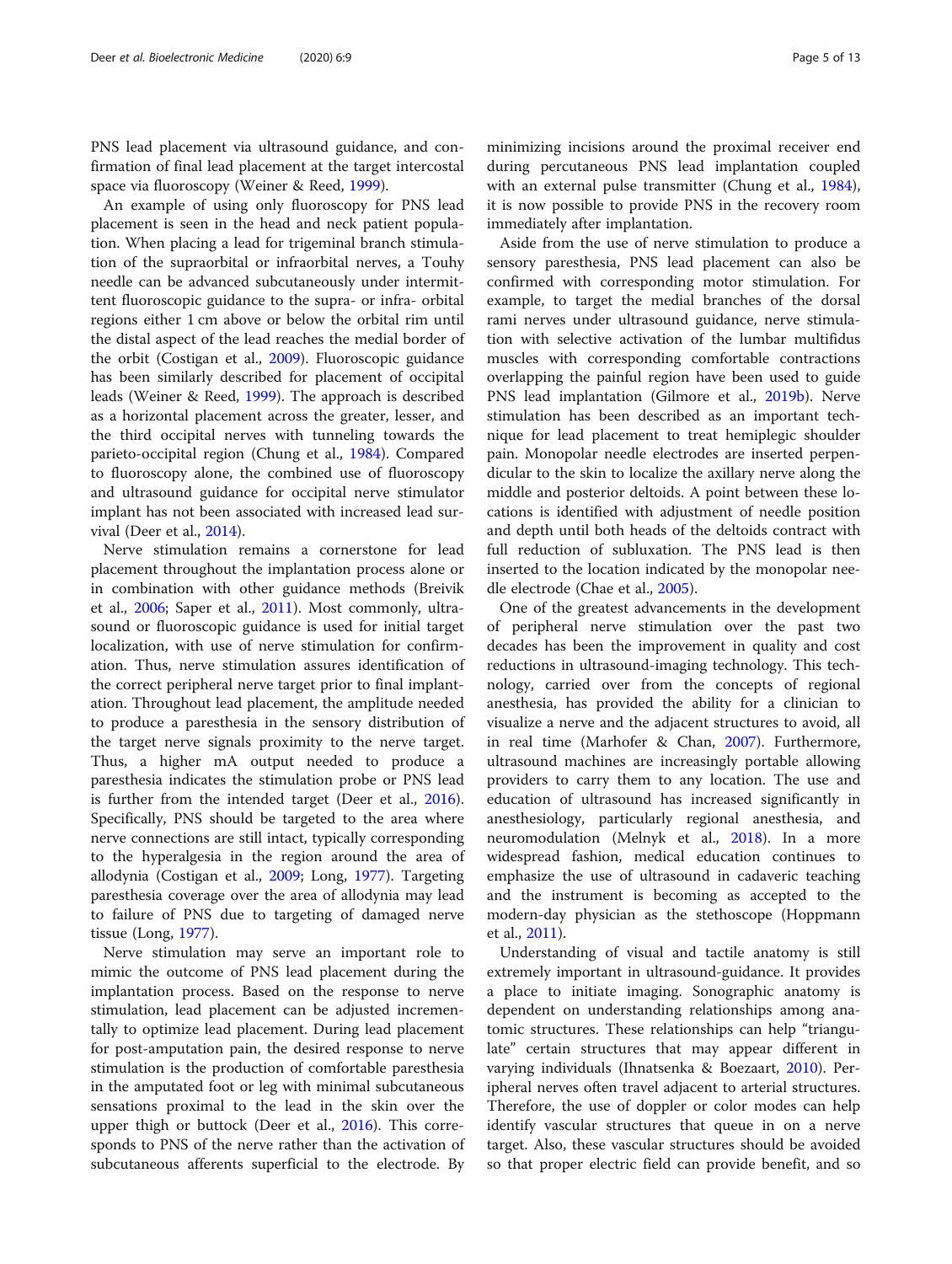there is no increased bleeding from the procedure itself (Chan et al., [2010\)](#page-10-0).

During needle entry, visualization can be optimized with echogenic needles and or with beam-steering to enhance the visualization of the needle (Hebard & Hocking, [2011](#page-11-0); Prabhakar et al., [2018\)](#page-11-0). The needle can be positioned near the nerve in an orthogonal trajectory or in parallel. Although distance is determined by which system the operator chooses, it is important to avoid mechanically damaging the nerve, which can be visualized with ultrasound imaging when in-plane. Depending on the peripheral nerve stimulator system, it is generally desired to place a lead parallel along the nerve so that if migration does occur, there is less risk of losing therapeutic benefit (Frahm et al., [2016](#page-11-0)). Another advantage of ultrasound guidance is real-time visualization during hydro dissection to avoid damage to neural and vascular structures in close proximity to the PNS target. This technique has been described to facilitate percutaneous implantation of PNS leads close to the suprascapular nerve or the cervical nerve roots within the brachial plexus to treat chronic neuropathic pain of the upper extremity (Tajerian et al., [2013](#page-12-0)).

# To trial or not to trial

Unlike spinal cord stimulation, a consistent technique for trialing PNS has not been developed. Part of this is dependent on current technology constraints, costs, and partly due to our limited understanding of the long-term mechanisms of action which may determine efficacy of nerve stimulation (Chakravarthy et al., [2019\)](#page-10-0). This section will review current recommendations and thoughts on potential benefits of trialing techniques.

One common strategy is to employ a local anesthetic block of a peripheral nerve which may blunt the transmission of the pain signal (Chung & Spangehl, [2018](#page-10-0)). The rationale in this theory is that a conduction block will replicate PNS, however this may be flawed since current cathode stimulating devices either activate motor or sensory fibers as opposed to block conduction (Pereira & Aziz, [2014](#page-11-0)). Thus, while a test block may alleviate pain, electrical stimulation may or may not result in the same response or vice versa (Sweet, [1976\)](#page-12-0). It is important to think of the local anesthetic block as part of the diagnostic workup, but not a prognostic factor to whether neurostimulation will be successful.

Despite the lack of correlating evidence between the block and PNS some benefits of the local anesthetic block exist. First, the block may determine appropriate targets to apply electrical activity (Manning et al., [2019](#page-11-0)). This may include an understanding of anatomy surrounding the nerve, especially if ultrasound is used. Second, newer technologies which may utilize anodal blockade of neural current may replicate a local anesthetic blockade (Gilmore et al., [2019b](#page-11-0)). Finally, if a local anesthetic block did not alleviate pain, perhaps another target may be considered, with a caveat that electrical stimulation may still be effective regardless of results of the local anesthetic block. Local anesthetic block should be considered for patient confidence in an appropriate target, not necessarily for efficacy of PNS on the same neural target.

A simple strategy for trialing may be the application of TENS units near the area of perceived pain. Similar waveforms, motor or sensory frequency and pulse width, may be considered to replicate the waveforms of the PNS system. Unfortunately, direct stimulation of a peripheral nerve may distribute the signal in a different dermatomal pattern that is achievable by TENS. TENS trials have no definitive relationship correlation with success in spinal cord or peripheral nerve stimulation (Kirsch et al., [1975;](#page-11-0) Picaza et al., [1977](#page-11-0); Schwarm et al., [2019](#page-12-0)). Thus, TENS trial is not routinely recommended for consideration of success of PNS systems.

Similarly, little evidence exists for the use of percutaneous electrical nerve stimulation (PENS) as a surrogate trial for PNS. While direct stimulation of a nerve may be possible, replicating the same waveform pattern is technically difficult. Furthermore, a short PENS treatment may not elicit the long term changes a PNS system may induce, leading to possible false negatives. While not described in the literature, the authors of this section have had negative experiences anecdotally with this trialing method, thus leading to PENS not being actively recommended as a trial for PNS.

Currently, spinal cord or dorsal column stimulators initially have a trial period where a patient gets to experience neurostimulation without a surgical cutdown. One advantage of this technique is one will be able to mimic the proprietary waveform for each technology in that individual's daily life (Amirdelfan et al., [2018](#page-10-0); North et al., [2016\)](#page-11-0). Peripheral nerve stimulator trials can also be performed for 3–60 days, although long-term effects of PNS will not be determined. These trials can give the patient the experience of managing the device, as well as functional improvements, quality of life improvements and analgesia associated with the stimulation. Rauck et al. describe a two-week trial targeting the femoral or sciatic nerve for the use of PNS in the post-amputee population (Rauck et al., [2014\)](#page-11-0). Dodick DW et al. describes a prescreening trial for a quadripolar lead for the treatment of migraines by targeting the occipital nerve (Dodick et al., [2015\)](#page-11-0). The pre-screen eliminated 20 patients from a sample size of 177 patients who did not have 50% reduction in pain or paresthesia coverage thus reducing the cost of unnecessary implantation with explantation. Deer et al. described a PNS system that has the trial targeted on the day of the permanent implant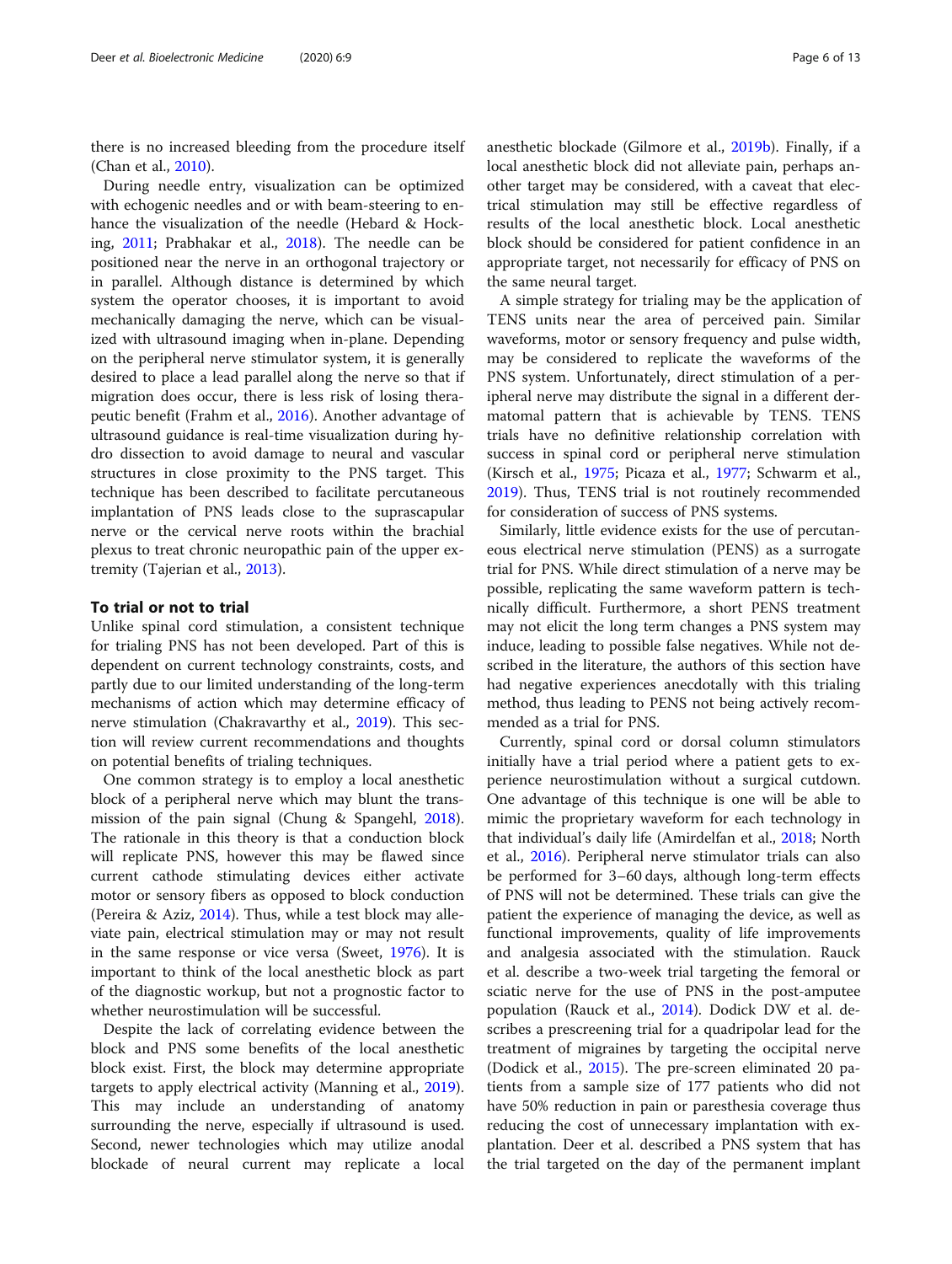informing us that different technologies warrant different considerations with regards to trialing (Deer et al., [2016](#page-11-0)).

# Evidence for the use of peripheral nerve stimulation

PNS utilization in named peripheral nerves produce consistently high success rates in achieving pain relief in well selected patients when delivered by skilled clinicians (Pereira & Aziz, [2014\)](#page-11-0). Since the initial percutaneous devices were described there have been numerous case reports and case series published exemplifying the efficacy and safety of peripheral nerve stimulation (Chakravarthy et al., [2016;](#page-10-0) Manchikanti et al., [2014](#page-11-0)). The evidence grading (Table 1) can be used to examine the current state of the field. (Table [2\)](#page-7-0). Ref Manchinkotti.).

The occipital neurostimulation study, ONSTIM, was a prospective single-blind randomized study that enrolled 66 patients suffering from chronic migraine. The responder rate was 39% in the stimulation group and 6% in the preset arm. Success was defined as more than 50% reduction in their headache days or three point im-provement in VAS (Saper et al., [2011](#page-12-0)).

Deer et al. published results of their prospective multicenter randomized double-blind partial crossover study, a total of 147 patients were consented and screened for the study, 3 months after randomization to treatment, active stimulation arm achieved a statistically significant higher response rate of 38% vs the 10% rate found in the control group ( $p = 0.0048$ ). The treatment group specifically, reported mean pain reduction of 27.2% from baseline to 3 month follow-op compared to 2.3% reduction in control group  $(p < 0.0001)$ . There were no adverse events reported (Deer et al., [2016](#page-11-0); Deer et al., [2010;](#page-11-0) Deer et al., [2012](#page-11-0); 510(k) Premarket Notification, [2019a](#page-10-0)). Rauck et al. performed a prospective open label feasibility study with 16 patients suffering from postamputation pain syndrome. Targets were sciatic and femoral nerves statistically significant improvement was shown in quality of life and decrease in Beck Depression Inventory score (Rauck et al., [2014](#page-11-0)). A novel system was studied by Gilmore et al. prospectively for up to 60 days in the back and/or extremities for symptomatic relief of chronic intractable pain, postsurgical and posttraumatic acute pain (510(k) Premarket Notification, [2019b\)](#page-10-0). The lead used had a novel structure that made 60 day trial possible with a reduction in infection risks.

Table [3](#page-9-0) summarizes some of the seminal prospective studies in the field of peripheral nerve stimulation.

# Future directions of peripheral nerve stimulation

Recently, several PNS devices have come to market which are specifically designed to target a peripheral nerve (Pereira & Aziz, [2014;](#page-11-0) Tubbs et al., [2015](#page-12-0)). Historically, PNS was performed utilizing dorsal column spinal systems and bulky internal pulse generators (Antony et al., [2019\)](#page-10-0). Newer systems using lower profile microleads, miniaturized internal pulse generators, and external pulse generators have decreased the invasiveness and improved safety and efficacy of peripheral nerve stimulation. As a result, outcomes for peripheral nerve stimulation by focusing on novel targets is an area of intense research and clinical focus (Finch et al., [2019](#page-11-0)). The future use of these devices are in line with the discussion of targets such as axial back stimulation, facial nerve stimulation, and novel non-pain indications such as posterior tibial nerve for incontinence, and hypoglossal nerve for sleep apnea (de Wall & Heesakkers, [2017](#page-10-0); Deckers et al., [2018;](#page-10-0) StimRelieve, LLC, [2019](#page-12-0); Eastwood et al., [2011\)](#page-11-0). Of great interest is utilizing novel waveforms and frequencies which improved outcomes in spinal cord stimulation (Finch et al., [2019\)](#page-11-0) and applying them to PNS. A pivotal study is underway evaluating high frequency stimulation of the sciatic nerve for phantom limb pain, based on a feasibility study by Soin et al. (Soin et al., [2015](#page-12-0)). Given the technological advancements, expanded indications, new targets, and recent improvements in reimbursement, PNS is well positioned to be an important part of future treatment strategies.

Table 1 Qualified modified approach to grading of evidence

| Level        | Strong          | 2 or more relevant high quality RCT"s for effectiveness, or 4 or more relevant high quality observational studies of<br>large case series for assessment of preventive measures, adverse, consequences, and effectiveness of the other measures                                                                                    |
|--------------|-----------------|------------------------------------------------------------------------------------------------------------------------------------------------------------------------------------------------------------------------------------------------------------------------------------------------------------------------------------|
| $ $ evel $ $ | Moderate        | At least 1 relevant high quality RCT or multiple relevant moderate or low quality RCT"s or at least 2high quality<br>relevant observational studies or large case series for assessment of preventive measures, adverse, consequences,<br>and effectiveness of the other measures                                                  |
| l evel III   | Fair            | At least 1 relevant high quality nonrandomized trial or observational study with multiple moderate or low quality<br>observational studies, or at least on high quality relevant observational study or large case series for assessment<br>of preventive measures, adverse, consequences, and effectiveness of the other measures |
| Level IV     | I imited        | Multiple moderate or low quality relevant observational studies, or moderate quality observational studies of large<br>case series for assessment of preventive measures, adverse, consequences, and effectiveness of the other measures                                                                                           |
| I evel V     | Consensus Based | Opinion or consensus of large group of clinicians for effectiveness as well as to assess preventive measures, adverse,<br>consequences, and effectiveness of the other measures                                                                                                                                                    |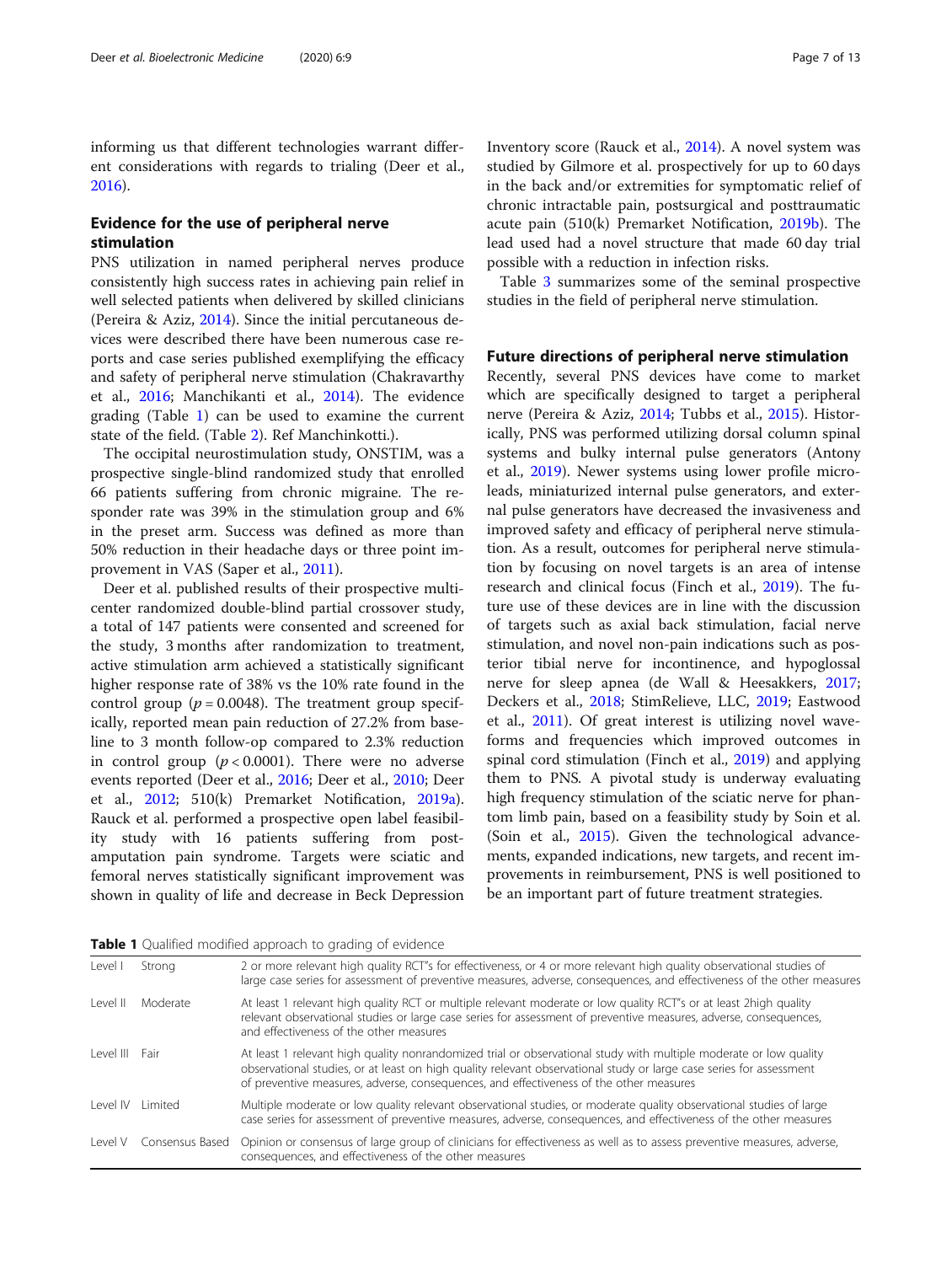<span id="page-7-0"></span>

|                             | Table 2 Peripheral nerve stimulation: case series/reports |                         |                                                                                                                                                     |                                                                                                              |                                                                                                                                                                                                     |
|-----------------------------|-----------------------------------------------------------|-------------------------|-----------------------------------------------------------------------------------------------------------------------------------------------------|--------------------------------------------------------------------------------------------------------------|-----------------------------------------------------------------------------------------------------------------------------------------------------------------------------------------------------|
| Study                       | Etiology                                                  | Study design            | Nerves Targeted                                                                                                                                     | Results                                                                                                      | Conclusion                                                                                                                                                                                          |
| Burgher (2009)<br>Huntoon & | extremity neuropathic<br>Upper and Lower<br>pain          | Case series<br>$N=8$    | Ulnar Peroneal<br>Median Radial<br>Post Tibial                                                                                                      | > 80% improvement in<br>43% patients reported<br>their baseline pain                                         | Minimally invasive ultrasound guided<br>provided effective pain control in<br>peripheral nerve stimulation<br>patients with positive trial<br>Level IV                                              |
| Simopoulos et al.<br>(2010) | Chronic Migraine                                          | Case Report             | Auriculotemporal<br>Bilateral                                                                                                                       | NRS reduction from 9<br>MIDAS improvement<br>to 5 in 16 month F/u<br>from Grade IV to II                     | Auriculotemporal nerve stimulation<br>patients with temporal migraine<br>may be a promising therapy for<br>Level V                                                                                  |
| Vaisman et al.<br>(2012)    | Autonomic Cephalgia<br>Intractable Trigeminal             | Case series<br>$N = 5$  | Supratrochlear<br>Supraorbital                                                                                                                      | - 3 patients reported<br>-VAS reduction from<br>complete wean off<br>8.9 to 1.6<br>opioids                   | stimulation is effective and safe as<br>therapy for trigeminal autonomic<br>Supraorbital and supratrochlear<br>cephalgia<br>Level IV                                                                |
| Hann & Sharan,<br>(2013)    | Chronic Migraine                                          | Case series<br>$N = 14$ | Supraorbital<br>Occipital                                                                                                                           | severity and frequency<br>headache symptoms<br>50% resolution of<br>71% reduction in<br>of Headaches         | Dual Occipital nerve and supraorbital<br>frequency of pain relief, neurological<br>nerve stimulation may improve<br>symptoms in chronic migraine<br>Level IV                                        |
| Reverberi et al.<br>(2014)  | Neuropathic pain<br>Causalgia                             | Case series<br>$N = 15$ | <b>Brachial Plexus</b><br>Suprascapular<br>Mandibular<br>ntercostal<br>Post Tibial<br>Common<br>Peroneal<br>Occipital<br>Median<br>Radial<br>Ulnar  | - Opioid consumption<br>After avg. 9.3 months<br>- NRS score down to<br>reduced by 50%<br>follow up:<br>3.46 | severe neuropathic pain following<br>Peripheral Nerve Stimulation is an<br>multiple joint surgeries that are<br>effective modality in managing<br>complicated by causalgia.<br>Level IV             |
| Reed et al. (2015)          | Hemiplegic Migraine                                       | Case Series<br>$N = 4$  | Supraorbital<br>Occipital                                                                                                                           | headache frequency<br>-92% reduction of<br>-44% reduction in<br>-96% reduction in<br>drug usage<br>VAS       | Concordant combined occipital and<br>motor aura in hemiplegic migraine<br>supraorbital nerve stimulation was<br>preferred by patients and suggest<br>efficacy in treating both pain and<br>Level IV |
| Oswald et al.<br>(2019)     | Mononeuropathies                                          | Case Series<br>$N = 39$ | Lateral Femoral<br>Genitofemoral<br>Suprascapular<br>Saphenous<br>Cutaneous<br>lioinguinal<br>ntercostal<br>Peroneal<br>Axillary<br>Tibial<br>Sural | 71% reduction in pain<br>72% improvement in<br>activity<br>scores                                            | Peripheral nerve stimulators are new<br>modality that shows promising early<br>minimally invasive neuromodulation<br>Level IV<br>results                                                            |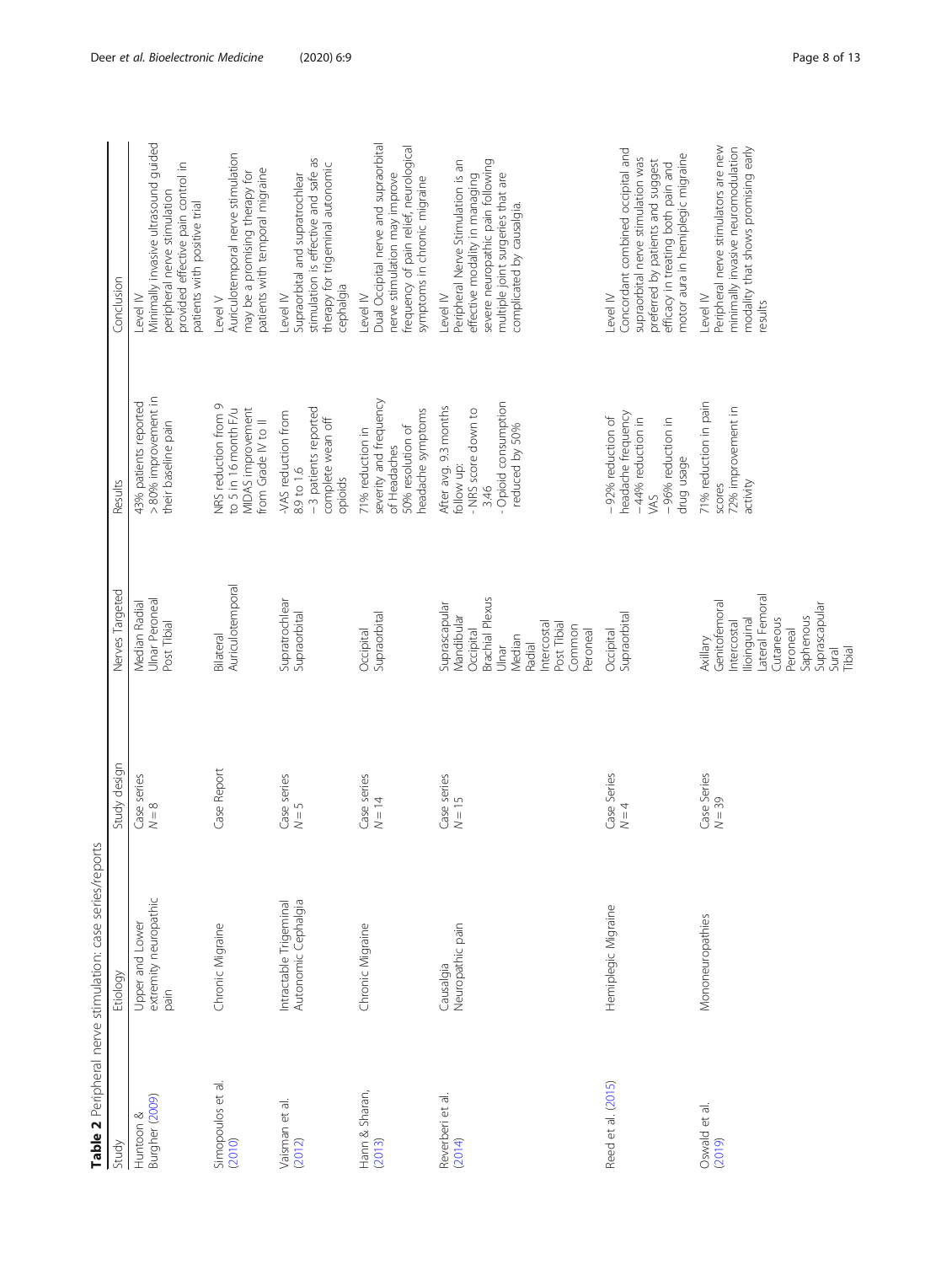|                            | Table 2 Peripheral nerve stimulation: case series/reports (Continued) |                         |                        |                                                                                                                            |                                                                                                                                                |
|----------------------------|-----------------------------------------------------------------------|-------------------------|------------------------|----------------------------------------------------------------------------------------------------------------------------|------------------------------------------------------------------------------------------------------------------------------------------------|
| Study                      | Etiology                                                              | Study design            | Nerves Targeted        | Results                                                                                                                    | Conclusion                                                                                                                                     |
| stevanato et al.<br>(2014) | Brachial Plexus Injury                                                | Case Series<br>$N = 7$  | <b>Brachial Plexus</b> | and 71.5% reduction in<br>nonths reported 76.2<br>Long term follow up<br>at 6 months and 12<br>respectively.<br>NRS scores | Surgical Implantation of quadripolar<br>electrode leads provide long term<br>successful pain relief in brachial<br>plexus injuries<br>$ewel$ M |
| Vilson et al.<br>(2014)    | Impingement<br>Syndrome<br>ubacromial                                 | Case series<br>$N = 10$ | Axillary Nerve         | Significant reduction in<br>pain compared to<br>paseline                                                                   | subacromial impingement syndrome<br>Peripheral Nerve stimulation is<br>effective is treating chronic<br>Level IV                               |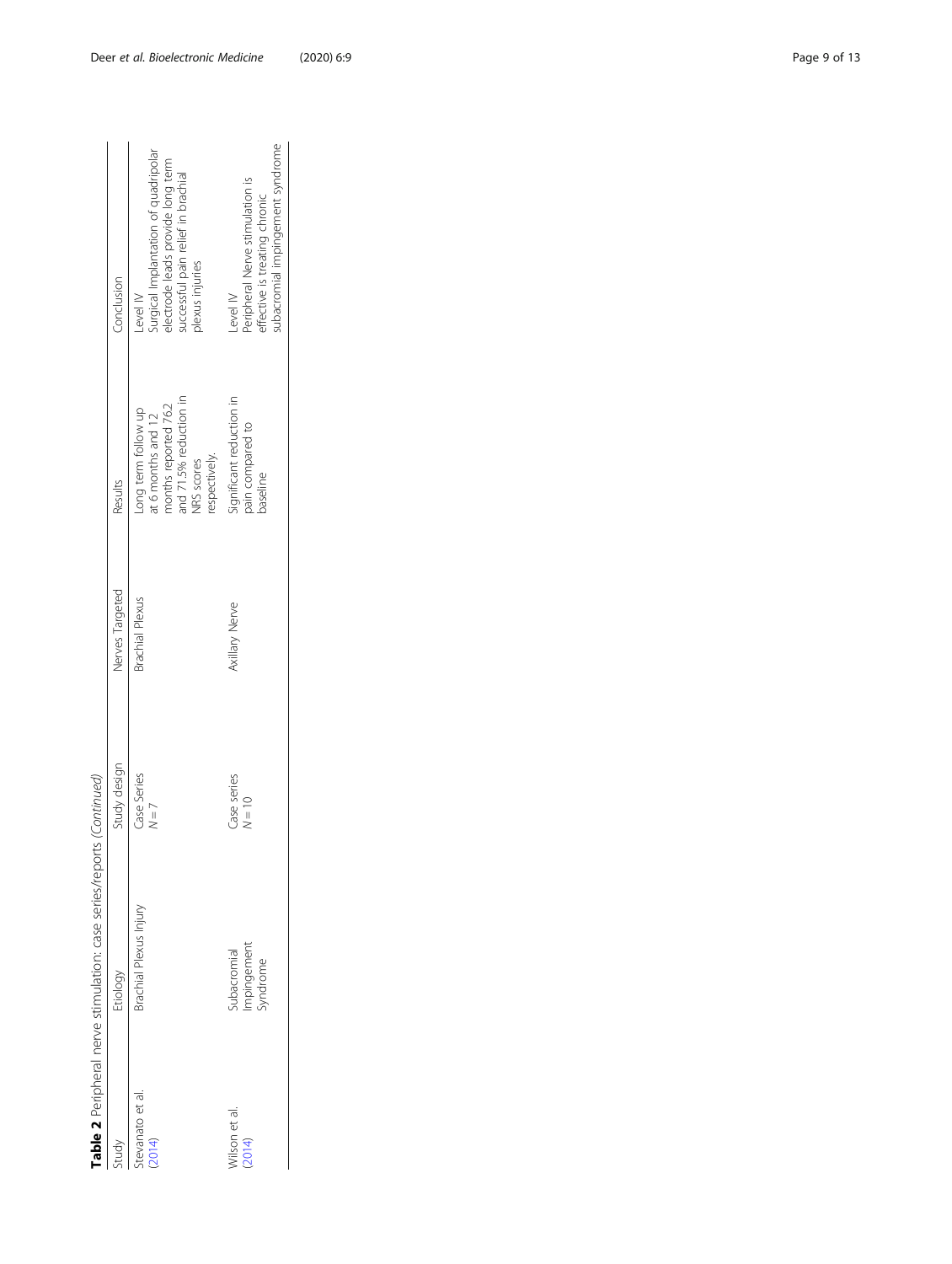<span id="page-9-0"></span>

|                      | Table 3 Peripheral nerve stimulation: prospective studies |                                                                                                                                          |                                                                                                     |                                                                                                                                                     |                                                                                                                                                                                                       |
|----------------------|-----------------------------------------------------------|------------------------------------------------------------------------------------------------------------------------------------------|-----------------------------------------------------------------------------------------------------|-----------------------------------------------------------------------------------------------------------------------------------------------------|-------------------------------------------------------------------------------------------------------------------------------------------------------------------------------------------------------|
| Study                | Etiology                                                  | Study design                                                                                                                             | Outcome<br>Measures                                                                                 | Results                                                                                                                                             | Conclusion                                                                                                                                                                                            |
| Deer et al. (2010)   | mononeuropathy<br>Upper Extremity                         | Median nerve<br>Case series<br>$N = 10$                                                                                                  | VAS scores<br>$\overline{B}$                                                                        | -20% of the patients reported<br>No adverse effects occurred<br>40-100% pain relief                                                                 | pain medication during the 5-day stimulation<br>reduction and reduced use of oral opioid<br>emporary implant resulted in both pain<br>Level II<br>period.                                             |
| Study (2011)         | Saper et al. ONSTIM Chronic Intractable<br>Migraine       | Occipital Nerve<br>$N = 66$<br>RCT                                                                                                       | -Headache days<br>-Pain intensity<br>MIDAS<br><b>POMS</b><br>$SF-36$                                | 39% responder rate in Adjustable<br>6% responder rate in preset stim<br>Responder defined as > 50%<br>reduction of headache days<br>stim arm<br>arm | Occipital nerve stimulation is effective in treating<br>ntractable Chronic Migraine<br>Level II                                                                                                       |
| Rauck et al. (2014)  | Post Amputation<br>Pain                                   | Prospective Open Label Feasibility Study<br>Sciatic and Femoral Nerves<br>$N = 16$                                                       | Depression<br>-Brief Pain<br>Inventory<br>Inventory<br>-Beck                                        | At the end of 4wks subjects reported<br>improvement in their quality of life<br>and decrease in Beck Depression<br>Inventory score                  | achieving significant pain relief and improvements<br>Peripheral nerve stimulation can be effective in<br>in quality of life in patients suffering with post<br>amputation pain syndrome<br>Level III |
| Wilson et al. (2014) | Chronic Hemiplegic<br>Shoulder pain                       | Prospective randomized control trial<br>Intramuscular Deltoid, axillary nerve<br>$N = 25$                                                | -Inventory<br>-Brief Pain<br>SF <sub>3</sub>                                                        | BPI index decreased from 7.5 to 3.2 in<br>At 16wks, the mean severity rating of<br>the peripheral nerve stimulation arm                             | Short term peripheral nerve stimulation is safe and<br>efficacious treatment for shoulder pain.<br>Level II                                                                                           |
| Deer et al. (2016)   | Chronic Neuropathic<br>pain                               | Upper and lower extremity and trucal<br>Prospective multicenter randomized<br>double-blind partial crossover study<br>$N = 94$<br>nerves | Quality of life<br>Satisfaction<br>Medication<br>-Patient<br>-Pain<br><b>SHN-</b><br>$\overline{5}$ | Avg pain reduction of 27% in the<br>treatment group as compared to<br>2% in the control group                                                       | Peripheral nerve stimulation is safe and effective<br>treatment strategy to target neuropathic pain of<br>peripheral nerve origin<br>Level II                                                         |
| Iffeld et al. (2017) | arthroplasty<br>Total Knee                                | Prospective open label feasibility study<br>Femoral and Sciatic nerve                                                                    | VAS                                                                                                 | average of 63% at rest, with 4 of<br>5 subjects having relief of > 50%<br>Reduction in VAS scores by an                                             | Ultrasound-guided percutaneous peripheral nerve<br>stimulation may be a practical modality for the<br>treatment of postsurgical pain<br>Level III                                                     |
|                      |                                                           |                                                                                                                                          |                                                                                                     |                                                                                                                                                     |                                                                                                                                                                                                       |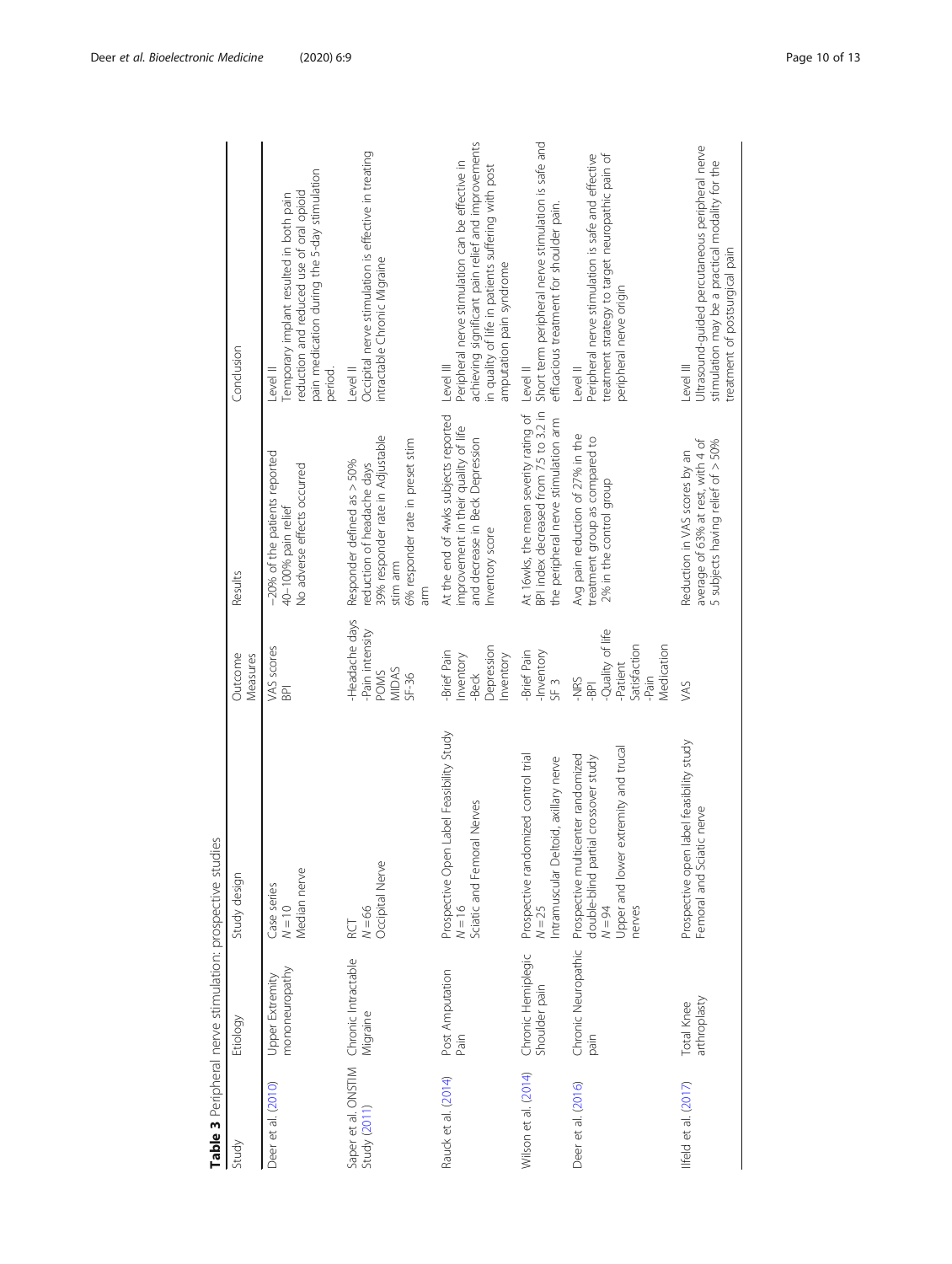# <span id="page-10-0"></span>Conclusion

The use of PNS has been an option for over 60 years for physicians offering neuromodulation to patients. Despite previous PNS therapies, we are currently entering a renaissance which is inspired by new devices engineered for specific peripheral use, improved guidance to place the leads, and an improvement in safety. The greatest need to further improve this biolelectronic therapy is in researching outcomes to help us better understand proper use and patient selection. This review identifies principles that a practitioner needs to address prior to implanting a PNS system in a patient. Best use of image guidance, selection of neural target, optimizing stimulation parameters, understanding trialing benefits and specific techniques are critical for the success of PNS outcomes in the clinical setting.

### Abbreviations

DRG: Dorsal Root Ganglion; FDA: Food and Drug Administration; IDE: Investigational Device Exemption; PENS: Percutaneous Electrical Nerve Stimulation; PNS: Peripheral Nerve Stimulation; SCS: Spinal Cord Stimulation; TENS: Transcutaneous Electrical Nerve Stimulation

#### Acknowledgements

The authors would like to acknowledge Michelle Miller in her valuable help in organizing the sections of this paper and in manuscript preparation.

#### Authors' contributions

Primary writing (TRD, RKN, NHS, AA, HK, PM, JMH, DS, AG), Primary Editing, secondary writing. DS. HK Editing: RKN, NHS, TRD. The authors read and approved the final manuscript.

# Funding

The authors received no funding or writing assistance for this paper.

# Availability of data and materials

References are listed in the references section as well as evidence tables in the manuscript.

#### Ethics approval and consent to participate

The manuscript is a review article and this is not applicable.

#### Consent for publication

All authors consent to publication as an original article.

# Competing interests

TRD: consultant for Axonics, Abbott, Nalu, Saluda, Medtronic, Nevro, Boston Scientific (Vertiflex), Vertos, Cornerloc, SPR Therapeutics, Flowonix. Stimgenics. RKN: Consultant for Abbott, Avanos, Bicycle Health, Boston Scientific, CereVu, ExerAI, KarunaVR, Nalu, Omnia Medical, Sonosite, SPR Therapeutics, Vertiflex, Vertos.

NHS: nothing to declare.

DS: nothing to declare.

AA: consultant for Medtronic, StimWave, Avanos and Sollis.

JMH: Nothing to declare.

HK: nothing to declare.

PM: Consultant for Abbott, CornerLoc SPR Therapeutics, Vertiflex, Ethos Labs. DS: Abbott, Flowonix, Medtronic, Nevro, PainTeq, SPR, Stimgenics, Vertos, **Vertiflex** 

AG: Consultant for Medtronic, Flowonix, AIS, SPR Therapeutics, Nalu, EnsoRelief.

Received: 23 December 2019 Accepted: 24 March 2020 Published online: 24 April 2020

#### References

- 510(k) Premarket Notification Bioness StimRouter. 2019a. Available at: [https://](https://www.accessdata.fda.gov/scripts/cdrh/cfdocs/cfpmn/pmn.cfm?ID=K181422) [www.accessdata.fda.gov/scripts/cdrh/cfdocs/cfpmn/pmn.cfm?ID=K173682.](https://www.accessdata.fda.gov/scripts/cdrh/cfdocs/cfpmn/pmn.cfm?ID=K181422) Accessed 15 Dec 2019.
- 510(k) Premarket Notification SPR Therapeutics Sprint. 2019b. Available at: [https://www.accessdata.fda.gov/scripts/cdrh/cfdocs/cfpmn/pmn.cfm?ID=K1](https://www.accessdata.fda.gov/scripts/cdrh/cfdocs/cfpmn/pmn.cfm?ID=K181422) [81422.](https://www.accessdata.fda.gov/scripts/cdrh/cfdocs/cfpmn/pmn.cfm?ID=K181422) Accessed 15 Dec 2019.
- Abejon D, Perez-Cajaraville J. Peripheral nerve stimulation: definition. Prog Neurol Surg. 2011;24:203–9.
- Alfieri S, Rotondi F, Di Giorgio A, et al. Influence of preservation versus division of ilioinguinal, iliohypogastric, and genital nerves during open mesh herniorrhaphy: prospective multicentric study of chronic pain. Ann Surg. 2006;243(4):553–8.
- Aminoff MJ. Electrophysiologic testing for the diagnosis of peripheral nerve injuries. Anesthesiology. 2004;100(5):1298–303.
- Amirdelfan K, Yu C, Doust MW, et al. Long-term quality of life improvement for chronic intractable back and leg pain patients using spinal cord stimulation: 12-month results from the SENZA-RCT. Qual Life Res. 2018;27(8):2035–44.

Antony AB, Mazzola AJ, Dhaliwal GS, Hunter CW. Neurostimulation for the treatment of chronic head and facial pain: a literature review. Pain Physician. 2019;22(5):447–77.

Arias-Buria JL, Cleland JA, El Bachiri YR, Plaza-Manzano G, Fernandez-de-Las-Penas C. Ultrasound-guided percutaneous electrical nerve stimulation of the radial nerve for a patient with lateral elbow pain: a case report with a 2-year follow-up. J Orthop Sports Phys Ther. 2019;49(5):347–54.

- Bartsch T, Goadsby PJ. The trigeminocervical complex and migraine: current concepts and synthesis. Curr Pain Headache Rep. 2003;7(5):371–6.
- Bates D, Schultheis BC, Hanes MC, et al. A comprehensive algorithm for management of neuropathic pain. Pain Med. 2019;20(Suppl 1):S2–S12.
- Benarroch EE, Cutsforth-Gregory JK, Flemming KD. Mayo Clinic Medical Neurosciences: Organized by neurologic systems and levels. 6th ed. Rochester: Mayo Clinic Scientific Press; 2018.
- Bennett GJ, Xie YK. A peripheral mononeuropathy in rat that produces disorders of pain sensation like those seen in man. Pain. 1988;33(1):87–107.
- Bouche P. Compression and entrapment neuropathies. Handb Clin Neurol. 2013; 115:311–66.
- Breivik H, Collett B, Ventafridda V, Cohen R, Gallacher D. Survey of chronic pain in Europe: prevalence, impact on daily life, and treatment. Eur J Pain. 2006;10(4): 287–333.
- Campbell WW. Evaluation and management of peripheral nerve injury. Clin Neurophysiol. 2008;119(9):1951–65.
- Chae J, Yu DT, Walker ME, et al. Intramuscular electrical stimulation for hemiplegic shoulder pain: a 12-month follow-up of a multiple-center, randomized clinical trial. Am J Phys Med Rehabil. 2005;84(11):832–42.
- Chakravarthy K, Nava A, Christo PJ, Williams K. Review of recent advances in peripheral nerve stimulation (PNS). Curr Pain Headache Rep. 2016;20(11):60.
- Chakravarthy KV, Xing F, Bruno K, et al. A review of spinal and peripheral Neuromodulation and Neuroinflammation: lessons learned thus far and future prospects of biotype development. Neuromodulation. 2019;22(3):235– 43.
- Chan I, Brown AR, Park K, Winfree CJ. Ultrasound-guided, percutaneous peripheral nerve stimulation: technical note. Neurosurgery. 2010;67(3 Suppl Operative):ons136–9.
- Chung AS, Spangehl MJ. Peripheral nerve blocks vs Periarticular injections in Total knee Arthroplasty. J Arthroplast. 2018;33(11):3383–8.
- Chung JM, Fang ZR, Hori Y, Lee KH, Willis WD. Prolonged inhibition of primate spinothalamic tract cells by peripheral nerve stimulation. Pain. 1984;19(3): 259–75.
- Costigan M, Scholz J, Woolf CJ. Neuropathic pain: a maladaptive response of the nervous system to damage. Annu Rev Neurosci. 2009;32:1–32.
- de Wall LL, Heesakkers JP. Effectiveness of percutaneous tibial nerve stimulation in the treatment of overactive bladder syndrome. Res Rep Urol. 2017;9:145– 57.
- Deckers K, De Smedt K, Mitchell B, et al. New therapy for refractory chronic mechanical low Back pain-restorative Neurostimulation to activate the lumbar Multifidus: one year results of a prospective multicenter clinical trial. Neuromodulation. 2018;21(1):48–55.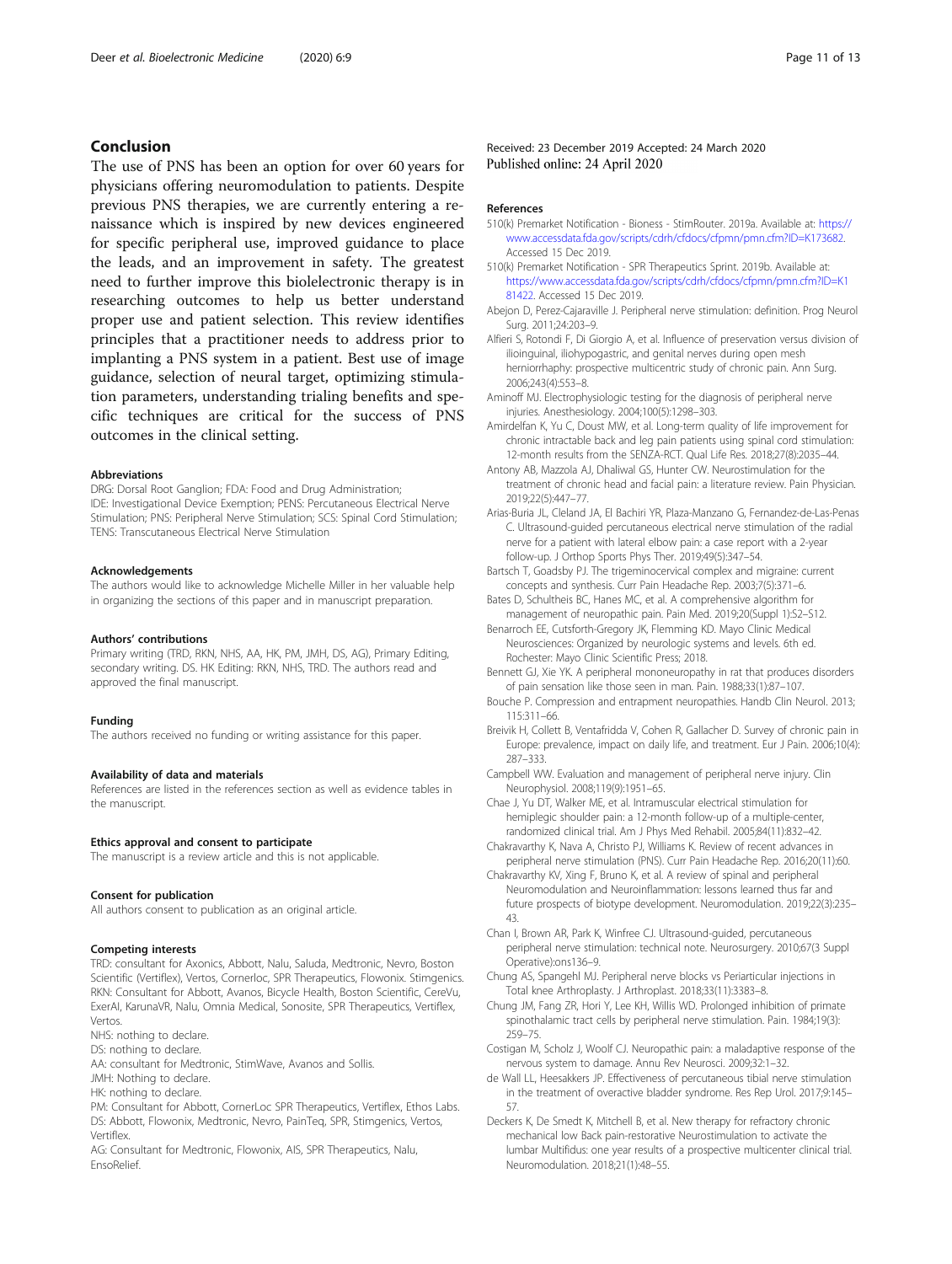- <span id="page-11-0"></span>Deer TR, Levy RM, Rosenfeld EL. Prospective clinical study of a new implantable peripheral nerve stimulation device to treat chronic pain. Clin J Pain. 2010; 26(5):359–72.
- Deer TR, Mekhail N, Provenzano D, et al. The appropriate use of neurostimulation of the spinal cord and peripheral nervous system for the treatment of chronic pain and ischemic diseases: the Neuromodulation appropriateness consensus committee. Neuromodulation. 2014;17(6):515–50 discussion 550.
- Deer TR, Pope JE, Kaplan M. A novel method of neurostimulation of the peripheral nervous system: the StimRouter implantable device. Tech Reg Anesth Pain Manag. 2012;16(2):113–7.
- Dodick DW, Silberstein SD, Reed KL, et al. Safety and efficacy of peripheral nerve stimulation of the occipital nerves for the management of chronic migraine: long-term results from a randomized, multicenter, double-blinded, controlled study. Cephalalgia. 2015;35(4):344–58.
- Duenas M, Ojeda B, Salazar A, Mico JA, Failde I. A review of chronic pain impact on patients, their social environment and the health care system. J Pain Res. 2016;9:457–67.
- Eastwood PR, Barnes M, Walsh JH, et al. Treating obstructive sleep apnea with hypoglossal nerve stimulation. Sleep. 2011;34(11):1479–86.
- Elahi F, Reddy C, Ho D. Ultrasound guided peripheral nerve stimulation implant for management of intractable pain after inguinal herniorrhaphy. Pain Physician. 2015;18(1):E31–8.
- Finch P, Price L, Drummond P. High-frequency (10 kHz) electrical stimulation of peripheral nerves for treating chronic pain: a double-blind trial of presence vs absence of stimulation. Neuromodulation. 2019;22(5):529–36.
- Flor H. The modification of cortical reorganization and chronic pain by sensory feedback. Appl Psychophysiol Biofeedback. 2002;27(3):215–27.
- Frahm KS, Hennings K, Vera-Portocarrero L, Wacnik PW, Morch CD. Nerve Fiber activation during peripheral nerve field stimulation: importance of electrode orientation and estimation of area of Paresthesia. Neuromodulation. 2016; 19(3):311–8.
- Gerner P. Postthoracotomy pain management problems. Anesthesiol Clin. 2008; 26(2):355–67 vii.
- Gilmore CA, Ilfeld BM, Rosenow JM, et al. Percutaneous 60-day peripheral nerve stimulation implant provides sustained relief of chronic pain following amputation: 12-month follow-up of a randomized, double-blind, placebocontrolled trial. Reg Anesth Pain Med. 2019a. [https://doi.org/10.1136/rapm-](https://doi.org/10.1136/rapm-2019-100937)[2019-100937.](https://doi.org/10.1136/rapm-2019-100937)
- Gilmore CA, Kapural L, McGee MJ, Boggs JW. Percutaneous peripheral nerve stimulation (PNS) for the treatment of chronic low Back pain provides sustained relief. Neuromodulation. 2019b;22(5):615–20.
- Gofeld M, Agur A. Peripheral nerve stimulation for chronic shoulder pain: a proof of concept anatomy study. Neuromodulation. 2018;21(3):284–9.
- Hann S, Sharan A. Dual occipital and supraorbital nerve stimulation for chronic migraine: a single-center experience, review of literature, and surgical considerations. Neurosurg Focus. 2013;35(3):E9.
- Hayek SM, Jasper JF, Deer TR, Narouze SN. Occipital neurostimulation-induced muscle spasms: implications for lead placement. Pain Physician. 2009;12(5): 867–76.
- Hebard S, Hocking G. Echogenic technology can improve needle visibility during ultrasound-guided regional anesthesia. Reg Anesth Pain Med. 2011;36(2): 185–9.
- Hoppmann RA, Rao VV, Poston MB, et al. An integrated ultrasound curriculum (iUSC) for medical students: 4-year experience. Crit Ultrasound J. 2011;3(1):1– 12.
- Huntoon MA, Burgher AH. Ultrasound-guided permanent implantation of peripheral nerve stimulation (PNS) system for neuropathic pain of the extremities: original cases and outcomes. Pain Med. 2009;10(8):1369–77.
- Huntoon MA, Hoelzer BC, Burgher AH, Hurdle MF, Huntoon EA. Feasibility of ultrasound-guided percutaneous placement of peripheral nerve stimulation electrodes and anchoring during simulated movement: part two, upper extremity. Reg Anesth Pain Med. 2008;33(6):558–65.
- Ihnatsenka B, Boezaart AP. Ultrasound: basic understanding and learning the language. Int J Shoulder Surg. 2010;4(3):55–62.
- Ilfeld BM, Grant SA, Gilmore CA, et al. Neurostimulation for postsurgical analgesia: a novel system enabling ultrasound-guided percutaneous peripheral nerve stimulation. Pain Pract. 2017;17(7):892–901.
- Ilfeld BM, Said ET, Finneran JJ, et al. Ultrasound-guided percutaneous peripheral nerve stimulation: Neuromodulation of the femoral nerve for postoperative analgesia following ambulatory anterior cruciate ligament reconstruction: a proof of concept study. Neuromodulation. 2019;22(5):621–9.
- Kiernan JA, Barr ML, Rajakumar N. Barr's The Human Nervous System: An Anatomical Viewpoint; 2013.
- Kirsch WM, Lewis JA, Simon RH. Experiences with electrical stimulation devices for the control of chronic pain. Med Instrum. 1975;9(5):217–20.
- Kurt E, van Eijk T, Henssen D, Arnts I, Steegers M. Neuromodulation of the Suprascapular nerve. Pain Physician. 2016;19(1):E235–9.
- Law JD, Swett J, Kirsch WM. Retrospective analysis of 22 patients with chronic pain treated by peripheral nerve stimulation. J Neurosurg. 1980;52(4):482–5.
- Long DM. Electrical stimulation for the control of pain. Arch Surg. 1977;112(7): 884–8.
- MacDiarmid SA, John MS, Yoo PB. A pilot feasibility study of treating overactive bladder patients with percutaneous saphenous nerve stimulation. Neurourol Urodyn. 2018;37(5):1815–20.
- Manchikanti L, Hirsch JA, Cohen SP, et al. Assessment of methodologic quality of randomized trials of interventional techniques: development of an interventional pain management specific instrument. Pain Physician. 2014; 17(3):E263–90.
- Manning A, Ortega RG, Moir L, et al. Burst or conventional peripheral nerve field stimulation for treatment of neuropathic facial pain. Neuromodulation. 2019; 22(5):645–52.
- Mansfield JT, Desai MJ. Axillary peripheral nerve stimulation for chronic shoulder pain: a retrospective case series. Neuromodulation. 2020. [https://doi.org/10.](https://doi.org/10.1111/ner.13096) [1111/ner.13096](https://doi.org/10.1111/ner.13096).
- Marhofer P, Chan VW. Ultrasound-guided regional anesthesia: current concepts and future trends. Anesth Analg. 2007;104(5):1265–9 tables of contents.

Melnyk V, Ibinson JW, Kentor ML, Orebaugh SL. Updated retrospective singlecenter comparative analysis of peripheral nerve block complications using landmark peripheral nerve stimulation versus ultrasound guidance as a primary means of nerve localization. J Ultrasound Med. 2018;37(11):2477–88.

- Melzack R, Wall PD. Pain mechanisms: a new theory. Science. 1965;150(3699):971– 9.
- Morch CD, Nguyen GP, Wacnik PW, Andersen OK. Mathematical model of nerve fiber activation during low back peripheral nerve field stimulation: analysis of electrode implant depth. Neuromodulation. 2014;17(3):218–25 discussion 225.
- Nagel SJ, Lempka SF, Machado AG. Percutaneous spinal cord stimulation for chronic pain: indications and patient selection. Neurosurg Clin N Am. 2014; 25(4):723–33.
- North JM, Hong KJ, Cho PY. Clinical outcomes of 1 kHz subperception spinal cord stimulation in implanted patients with failed Paresthesia-based stimulation: results of a prospective randomized controlled trial. Neuromodulation. 2016;19(7):731–7.
- Opstelten W, Zaal MJ. Managing ophthalmic herpes zoster in primary care. BMJ. 2005;331(7509):147–51.
- Oswald J, Shahi V, Chakravarthy KV. Prospective case series on the use of peripheral nerve stimulation for focal mononeuropathy treatment. Pain Manag. 2019;9(6):551–8.
- Papuc E, Rejdak K. The role of neurostimulation in the treatment of neuropathic pain. Ann Agric Environ Med. 2013;1:14–7.
- Pereira EA, Aziz TZ. Neuropathic pain and deep brain stimulation. Neurotherapeutics. 2014;11(3):496–507.
- Picaza JA, Hunter SE, Cannon BW. Pain suppression by peripheral nerve stimulation. Chronic effects of implanted devices. Appl Neurophysiol. 1977; 40(2–4):223–34.
- Prabhakar C, Uppal V, Sondekoppam RV. Effect of Beam Steering on Echogenic and Nonechogenic Needle Visibility at 40 degrees , 50 degrees , and 60 degrees Needle Insertion Angles. Anesth Analg. 2018;126(6):1926–9.
- Primadi A, Kim BS, Lee KB. Tarsal tunnel syndrome after total ankle replacement- a report of 3 cases. Acta Orthop. 2016;87(2):205–6.
- Qiu H, Li J, Zhou T, Wang H, Li J. Electrical stimulation in the treatment of hemiplegic shoulder pain: a meta-analysis of randomized controlled trials. Am J Phys Med Rehabil. 2019;98(4):280–6.
- Rangavajla G, Mokarram N, Masoodzadehgan N, Pai SB, Bellamkonda RV. Noninvasive imaging of peripheral nerves. Cells Tissues Organs. 2014;200(1): 69–77.
- Rauck RL, Cohen SP, Gilmore CA, et al. Treatment of post-amputation pain with peripheral nerve stimulation. Neuromodulation. 2014;17(2):188–97.